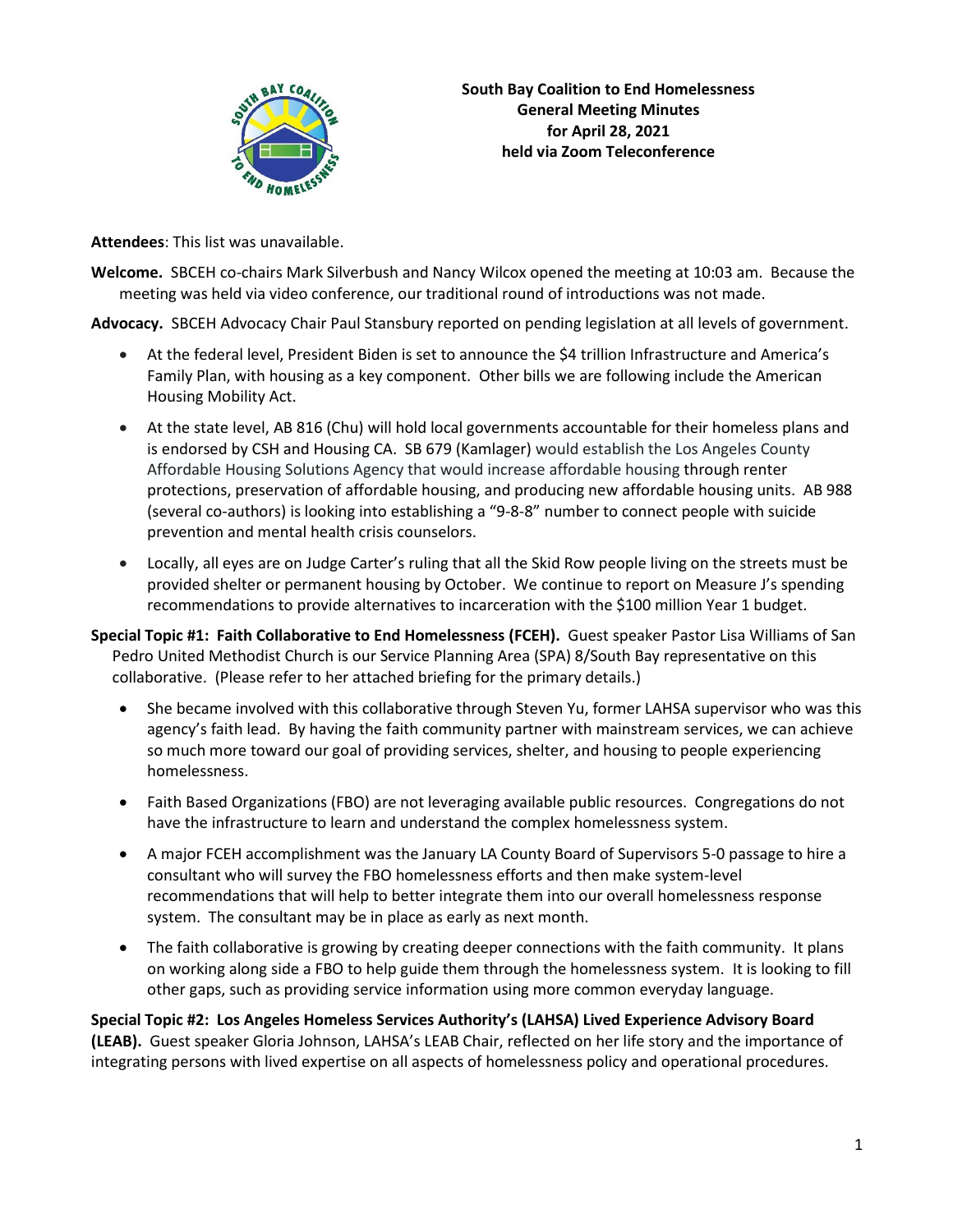• Gloria's mother was only 14 years old when she gave birth to her. Her mom became drug addicted at age 18 so Gloria was raised by her grandmother until she passed away eight years later, forcing Gloria to enter foster care until she turned 18. Her difficult life continued to be extremely challenging as she became a survivor of domestic violence while raising her young sons. She experienced homelessness off and on over the years as she struggled to be financially independent being a nurse's assistant while more heartbreaking experiences disrupted her ambitions.

She was finally offered permanent supportive housing, which allowed her to provide a safe and stable home for her family. During this time, she attained two associates degrees, a bachelor's degree, and multiple certificates. After building a savings, she was eventually able to move to an affordable housing unit. She has worked in Veterans programs, was the Coordinated Entry System regional coordinator for South LA (SPA 6), worked professionally in drug diversion programs, and has been a housing navigator. Over the years, she has helped 150 people move into permanent housing, most of whom are still housed after a 1-year check-in period. Having grown up in Long Beach, Gloria is now back in the South Bay residing in Hawthorne.

- The purpose of the Lived Experience Advisory Board (LEAB) is to give feedback on policy, procedures, and upcoming legislation when viewed through the lens and experience of those who have lived unhoused. Members have been panelists at national conferences and Homeless Initiative listening sessions to share their expertise and inspiration. Meeting monthly, LEAB members represent many homelessness subpopulations, including seniors, disabled persons, DV survivors, LGBT, Veterans, families, mental health, and persons of color. Gloria advocates on behalf of all these subpopulations when she represents the board. LAHSA also has a youth advocacy group called the Homeless Youth Forum of Los Angeles (HYFLA).
- Members of LEAB have influenced the policies on all the boards and committees on which they sit, including the CES Policy Council and Continuum of Care Board. Additionally, they provided inputs to these programs: street outreach, DV, Accessory Dwelling Units, and CES Refinement. Members add tremendous value in providing a trauma-informed care approach as well as specific services that are sometimes overlooked in programs such as Project Roomkey.
- There are many opportunities for LEAB members to be involved in our community. Gloria attends the City of Hawthorne's Homeless meetings and supports SBCEH. She can meet with city councilpersons to help them understand the need for more affordable and low-incoming housing. Being involved at the start of policy conversations is much more effective, rather than at the end. Lastly, she advocated for agencies to understand the importance of having on staff persons with lived experience so they can assist to find solutions to barriers others may be experiencing.
- Gloria's personal ambitions are to help shape college social work curriculums to better prepare students for the real world of case management. At the national level, she would like to participate in a campaign to connect others with lived expertise across the county so they can share and learn about local challenges and successes.

**Special Topic #3: LAHSA Community Engagement.** Guest speaker Brittany Jones, LAHSA's new Government and Community Relations Associate Director, provided the following information.

• Every SPA will have a Community Relations Coordinator (CRC), formerly known as Community Engagement Coordinators. She is currently interviewing candidates for these positions and wants them to already have some work experience or personal ties with the community in which they serve.